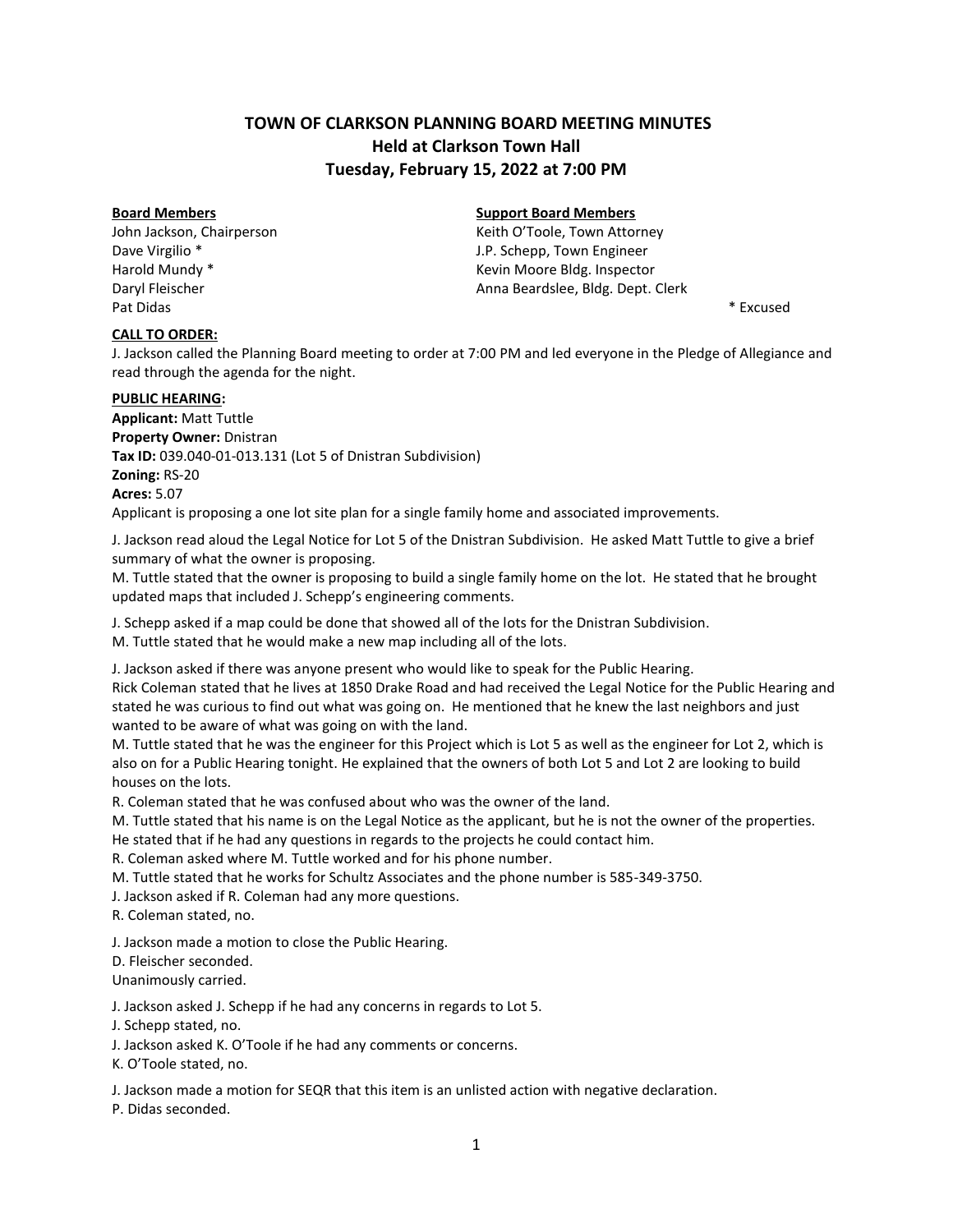Unanimously carried.

J. Jackson stated that a response hadn't been received from Monroe County.

J. Jackson made a motion to table this for the next meeting so that they should have the response by then.

D. Fleischer seconded.

Unanimously carried.

R. Coleman asked what the concerns were that they were not able to approve the site plan.

K. O'Toole stated that projects that come in front of the Planning Board also get sent out to Monroe County to review to see if there are any additional comments or concerns that they may have.

# **PUBLIC HEARING:**

**Applicant:** Matt Tuttle **Property Owner:** Dnistran Lot 2 **Tax ID:** 039.04-1-13.133

### **Zoning:** RS-20

Applicant is proposing a one lot site plan for a single family home and associated improvements.

J. Jackson read aloud the legal notice for the Public Hearing on Lot 2 of the Dnistran Subdivision. M. Tuttle stated that the owner was proposing to build a single family home. He then stated that all engineering concerns had been addressed and updated maps had been given out to board members at the last meeting.

J. Schepp again stated that he would like a new map showing all of the Lots for the Dnistran Subdivision.

J. Jackson asked if any board members, K. Moore, or K. O'Toole had any concerns. There were no concerns from anyone.

J. Jackson made a motion for SEQR that this is an unlisted action with a negative declaration.

P. Didas seconded.

Unanimously carried.

J. Jackson stated that this also had not received a response back from Monroe County.

J. Jackson made a motion to table this for next meeting to give time for Monroe County to send out a response letter.

J. Jackson asked if there were any concerns from the Public.

R. Coleman stated, no.

J. Jackson made a motion to close the Public Hearing.

D. Fleisher seconded. Unanimously carried.

### **NEW BUSINESS**:

**Applicant:** Matt Tuttle **Property Owner:** John Grosodonia **Tax ID:** 040.01-1-30 **Zoning:** RS- 20 **Acres:** 29.08

Owner is requesting a one lot site plan for a single family home and associated improvements.

M. Tuttle is the representative for John Grosodonia and he stated that this lot had been approved a few years back. He stated that the land was sold and now the new owner would like to move house 100 feet.

J. Jackson asked J. Schepp if he had a chance to review this.

J. Schepp stated that he had not and would like a chance to review.

J. Jackson asked if Monroe County had received a DRC.

M. Tuttle stated that he had just sent it out.

J. Jackson made a motion to place on the agenda for a Public Hearing on the April 5, 2022 Meeting.

D. Fleischer seconded.

Unanimously carried.